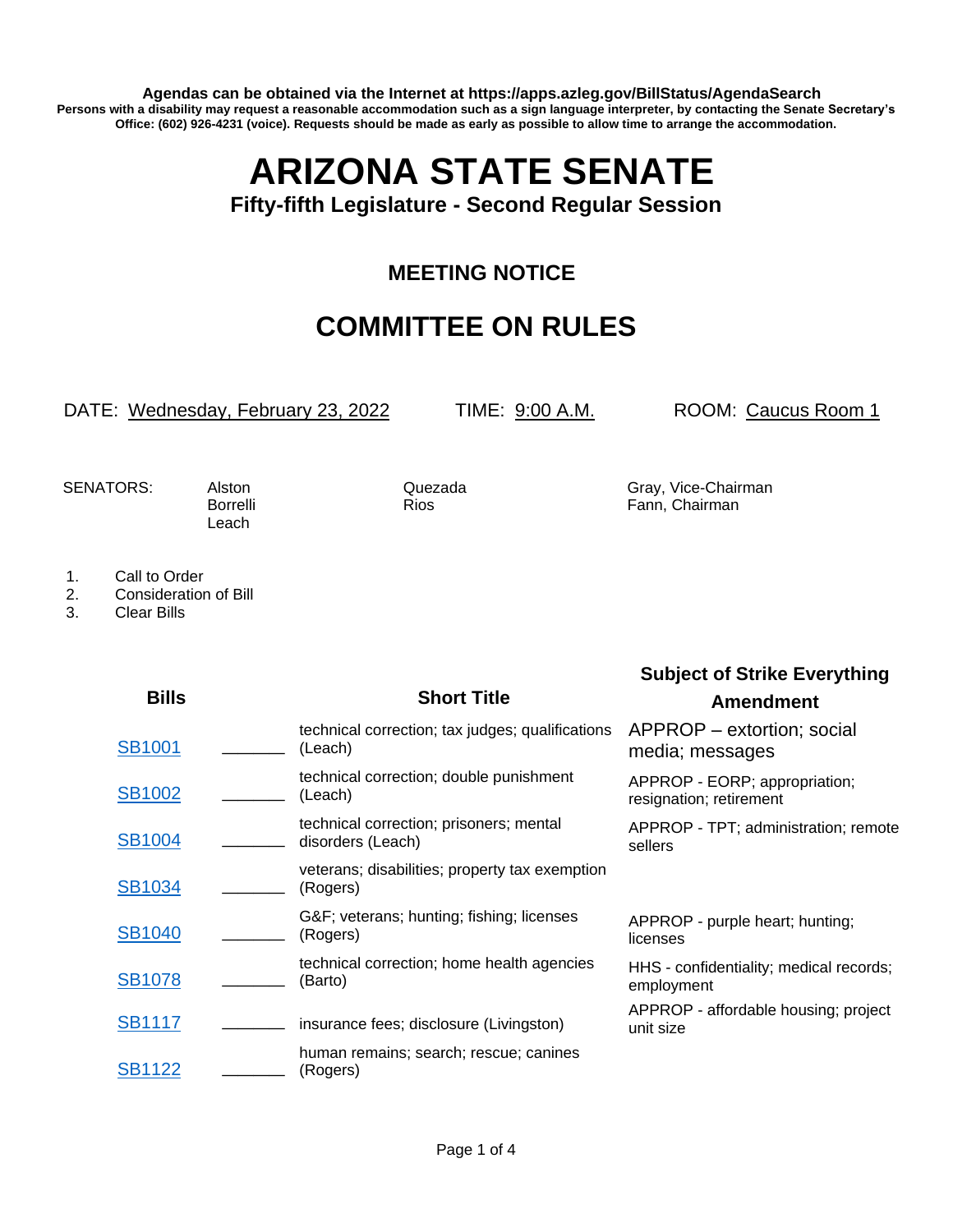|               |                                                                             | <b>Subject of Strike Everything</b>                                  |
|---------------|-----------------------------------------------------------------------------|----------------------------------------------------------------------|
| <b>Bills</b>  | <b>Short Title</b>                                                          | <b>Amendment</b>                                                     |
| <b>SB1148</b> | vehicle sale price; VLT (Ugenti-Rita)                                       |                                                                      |
| <b>SB1151</b> | charging station; pilot program; appropriation<br>(Steele: Jermaine)        |                                                                      |
| <b>SB1172</b> | state capitol museum; transfer (Gowan)                                      |                                                                      |
| <b>SB1176</b> | tax credit review committee; meetings (Gowan)                               |                                                                      |
| <b>SB1179</b> | technical correction; release of animals<br>(Gowan)                         | APPROP – JLBC reporting                                              |
| <b>SB1180</b> | technical correction; nuisance; nonconforming<br>eggs (Gowan)               | APPROP - COVID-related;<br>expenditures; reporting; federal<br>funds |
| <b>SB1181</b> | technical correction; adoption (Gowan)                                      | APPROP - Cottonwood;<br>infrastructure; appropriation                |
| <u>SB1182</u> | savings and loan; technical correction (Gowan)                              | APPROP - commerce authority;<br>reports; career landscape            |
| <b>SB1183</b> | technical correction; boating rules (Gowan)                                 | APPROP - AZPOST; general<br>fund; appropriation                      |
| <u>SB1184</u> | cities and towns; technical correction (Gowan)                              | APPROP - supplemental appropriation;<br>community services           |
| <b>SB1194</b> | Indian nations; tribes; legislative day (Hatathlie:<br>Bowie, Terán, et al) |                                                                      |
| <b>SB1203</b> | health care institutions; architectural plans<br>(Pace)                     |                                                                      |
| <b>SB1214</b> | reviser's technical corrections; 2022 (Gray)                                |                                                                      |
| <b>SB1232</b> | pharmacy board; continuation (Barto)                                        |                                                                      |
| <b>SB1233</b> | dispensing opticians board; continuation (Barto)                            |                                                                      |
| <u>SB1234</u> | board of nursing; continuation (Barto)                                      |                                                                      |
| <u>SB1235</u> | acupuncture board; continuation (Barto)                                     |                                                                      |
| SB1240        | dental board; access to records (Pace)                                      |                                                                      |
| <b>SB1255</b> | lieutenant governor; duties; ballot (Mesnard:<br>Bowie)                     |                                                                      |
| <u>SB1263</u> | housing trust fund; shelter services (Livingston)                           |                                                                      |
| <b>SB1311</b> | health care workers; assault; prevention.<br>(Barto)                        |                                                                      |
| <b>SB1319</b> | false claims; agriculture; technical correction<br>(Kerr)                   | APPROP - vision screening; program                                   |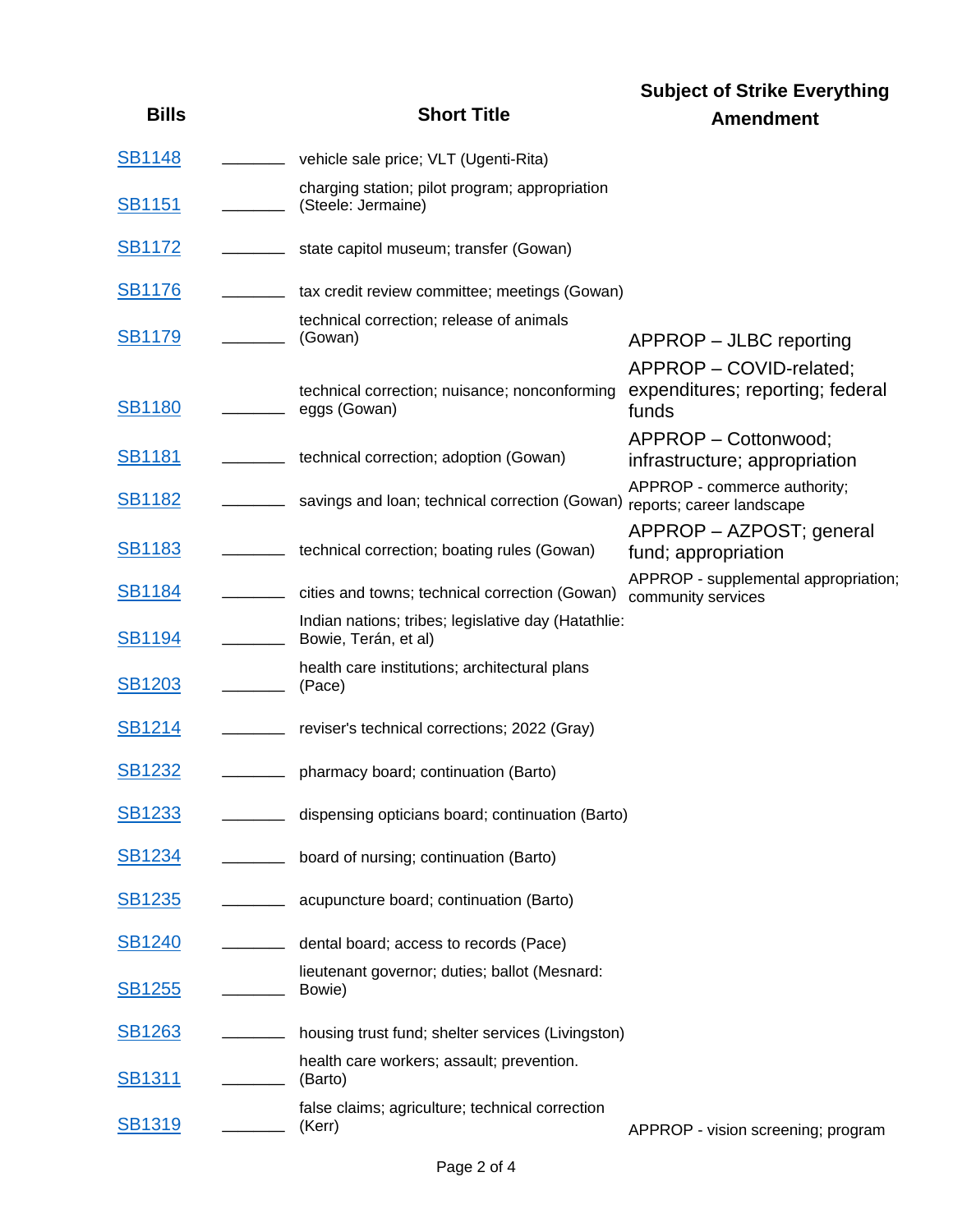|               |                                                                                                          | <b>Subject of Strike Everything</b>                               |
|---------------|----------------------------------------------------------------------------------------------------------|-------------------------------------------------------------------|
| <b>Bills</b>  | <b>Short Title</b>                                                                                       | <b>Amendment</b>                                                  |
| <b>SB1334</b> | DUI; license suspensions; restrictions (Pace)                                                            |                                                                   |
| <b>SB1366</b> | AHCCCS; naturopathic physicians; contractors<br>(Barto)                                                  |                                                                   |
| <b>SB1367</b> | physician assistants; oversight; practice (Barto)                                                        | HHS - physician assistants; practice;<br>oversight                |
| <b>SB1392</b> | state hospital; placement; court-ordered<br>treatment (Barto)                                            |                                                                   |
| <b>SB1398</b> | appropriation; Warner Street bridge (Pace)                                                               | $APPROP - dry$ needling; athletic<br>trainers                     |
| <b>SB1399</b> | adoption; religious discrimination; prohibition<br>(Kerr: Barto)                                         |                                                                   |
| <b>SB1444</b> | technical correction; state hospital (Fann)                                                              | HHS - state hospital; administration;<br>oversight                |
| <b>SB1458</b> | racing; boxing; transfer; gaming commission<br>(Borrelli)                                                | APPROP - early ballots; tallying                                  |
| <b>SB1459</b> | event wagering; fantasy sports; fees (Borrelli:<br>Chaplik)                                              |                                                                   |
| <b>SB1467</b> | AHCCCS; drug treatment; testing; reporting<br>(Barto)                                                    |                                                                   |
| <b>SB1468</b> | occupational therapists; compact (Barto)                                                                 |                                                                   |
| <b>SB1470</b> | code writers initiative program; appropriation<br>(Shope: Gonzales, Marsh)                               |                                                                   |
| <u>SB1531</u> | housing trust fund; unclaimed property (Alston: APPROP - housing trust fund;<br>Bowie, Contreras, et al) | appropriation                                                     |
| <b>SB1536</b> | appropriation; home; community based<br>services (Alston: Bowie, Gabaldon, et al)                        | $APPROP$ – appropriation;<br>community based services             |
| <b>SB1571</b> | ballot drop boxes; surveillance; appropriation<br>(Townsend)                                             |                                                                   |
| <u>SB1575</u> | legislative subpoenas; disobedience<br>(Townsend)                                                        |                                                                   |
| <b>SB1581</b> | technical correction; industrial development;<br>insurance (Livingston)                                  | APPROP - housing; grants;<br>homelessness; camping; appropriation |
| <b>SB1594</b> | annexation; pre-annexation agreements (Kerr)                                                             |                                                                   |
| <b>SB1601</b> | board of chiropractic examiners; continuation<br>(Barto)                                                 |                                                                   |
| <u>SB1625</u> | public officers; announcements; restrictions<br>(Mesnard)                                                |                                                                   |
| <b>SB1629</b> | registration; verification; images; audits; boxes<br>(Borrelli: Barto, Fann, et al)                      |                                                                   |
| <b>SB1640</b> | nursing assistants; minimum age (Pace: Shah)                                                             |                                                                   |